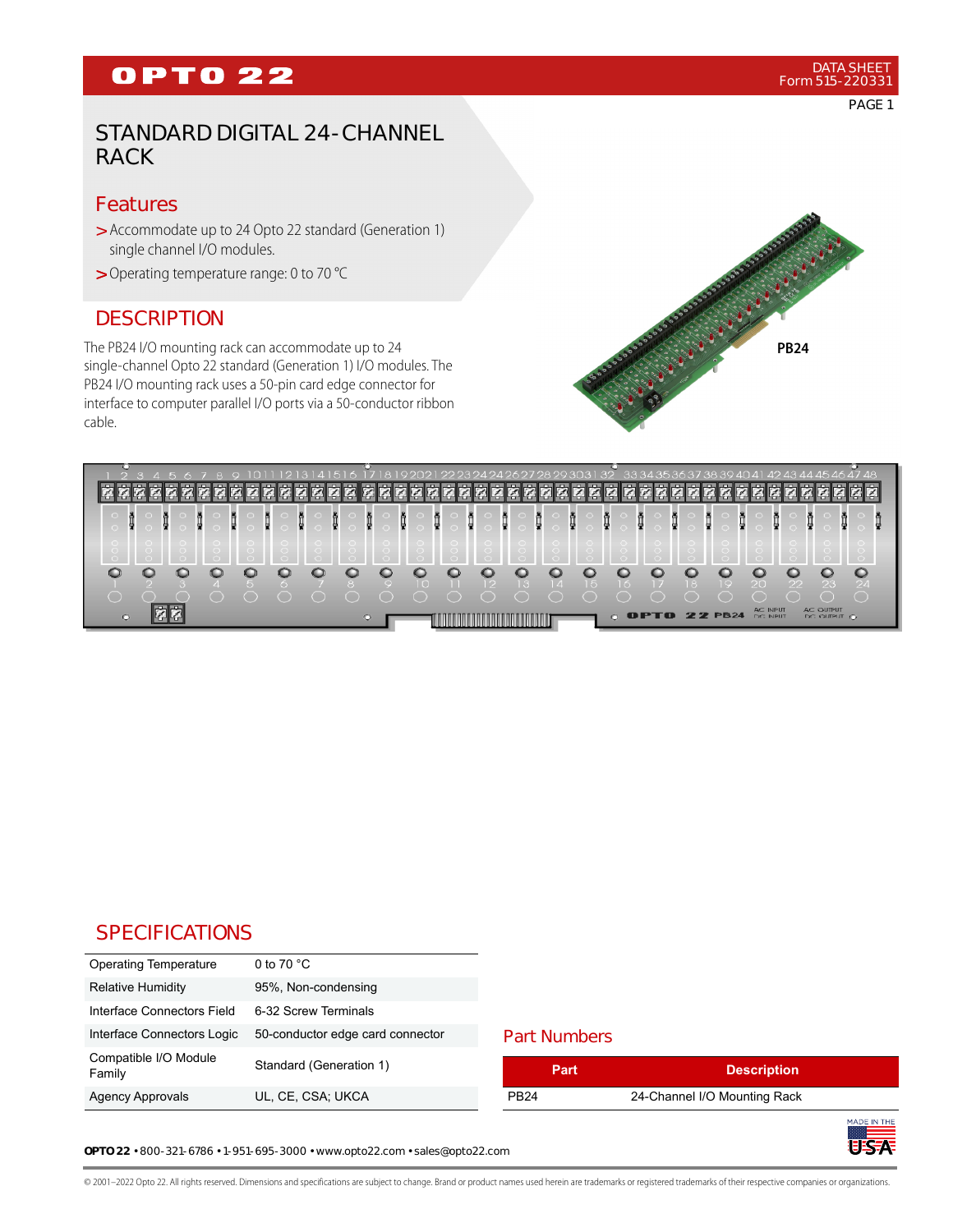# **PTO22**

## DIMENSIONS



### **SCHEMATICS**



**OPTO 22** • 800-321-6786 • 1-951-695-3000 • www.opto22.com • sales@opto22.com



© 2001–2022 Opto 22. All rights reserved. Dimensions and specifications are subject to change. Brand or product names used herein are trademarks or registered trademarks of their respective companies or organizations.

PAGE 2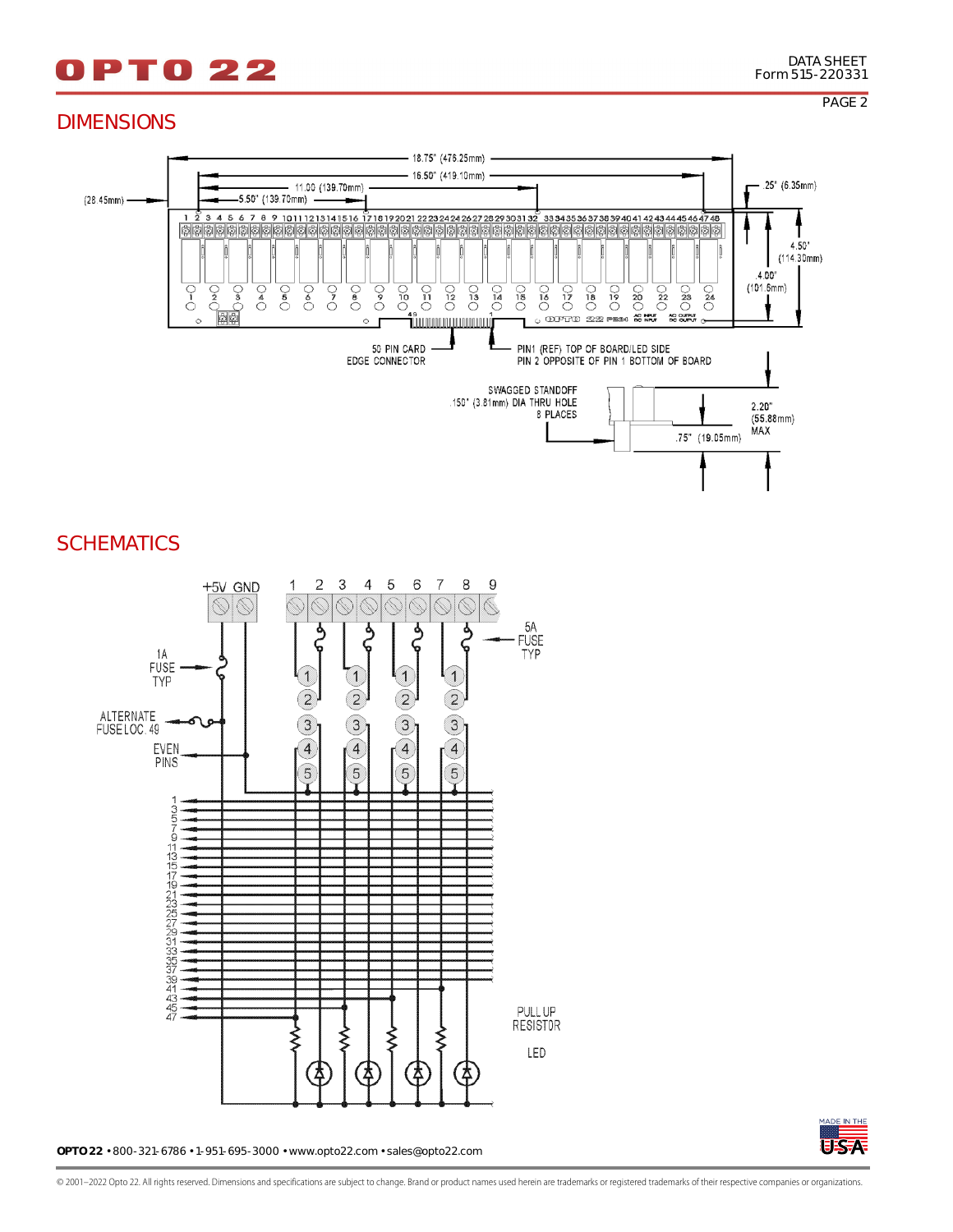# **DPT022**

PAGE 3

| <b>Module</b><br><b>Position</b> | <b>Control</b><br>(Edge<br><b>Connector)</b> | <b>Field</b><br>(Terminal<br>Strip) |
|----------------------------------|----------------------------------------------|-------------------------------------|
| 0                                | 47                                           | 1 & 2                               |
| 1                                | 45                                           | 3 & 4                               |
| 2                                | 43                                           | 5 & 6                               |
| 3                                | 41                                           | 7 & 8                               |
| 4                                | 39                                           | 9 & 10                              |
| 5                                | 37                                           | 11 & 12                             |
| 6                                | 35                                           | 13 & 14                             |
| 7                                | 33                                           | 15 & 16                             |
| 8                                | 31                                           | 17 & 18                             |
| 9                                | 29                                           | 19 & 20                             |
| 10                               | 27                                           | 21 & 22                             |
| 11                               | 25                                           | 23 & 24                             |
| 12                               | 23                                           | 25 & 26                             |
| 13                               | 21                                           | 27 & 28                             |
| 14                               | 19                                           | 29 & 30                             |
| 15                               | 17                                           | 31 & 32                             |
| 16                               | 15                                           | 33 & 34                             |
| 17                               | 13                                           | 35 & 36                             |
| 18                               | 11                                           | 37 & 38                             |
| 19                               | 9                                            | 39 & 40                             |
| 20                               | 7                                            | 41 & 42                             |
| 21                               | 5                                            | 43 & 44                             |
| 22                               | 3                                            | 45 & 46                             |
| 23                               | 1                                            | 47 & 48                             |

#### **NOTES:**

- 1. Even pins on control connector are connected by etch to common.
- 2. +VCC and return connected to two-point terminal strips marked "+5V" and "GND".
- 3. At each module position on the field terminal strip, the lower number is always connected to pin 1 of the I/O module.
- 4. Odd pins are on the top of the board (LED side). Even pins are on the bottom.



**OPTO 22** • 800-321-6786 • 1-951-695-3000 • www.opto22.com • sales@opto22.com